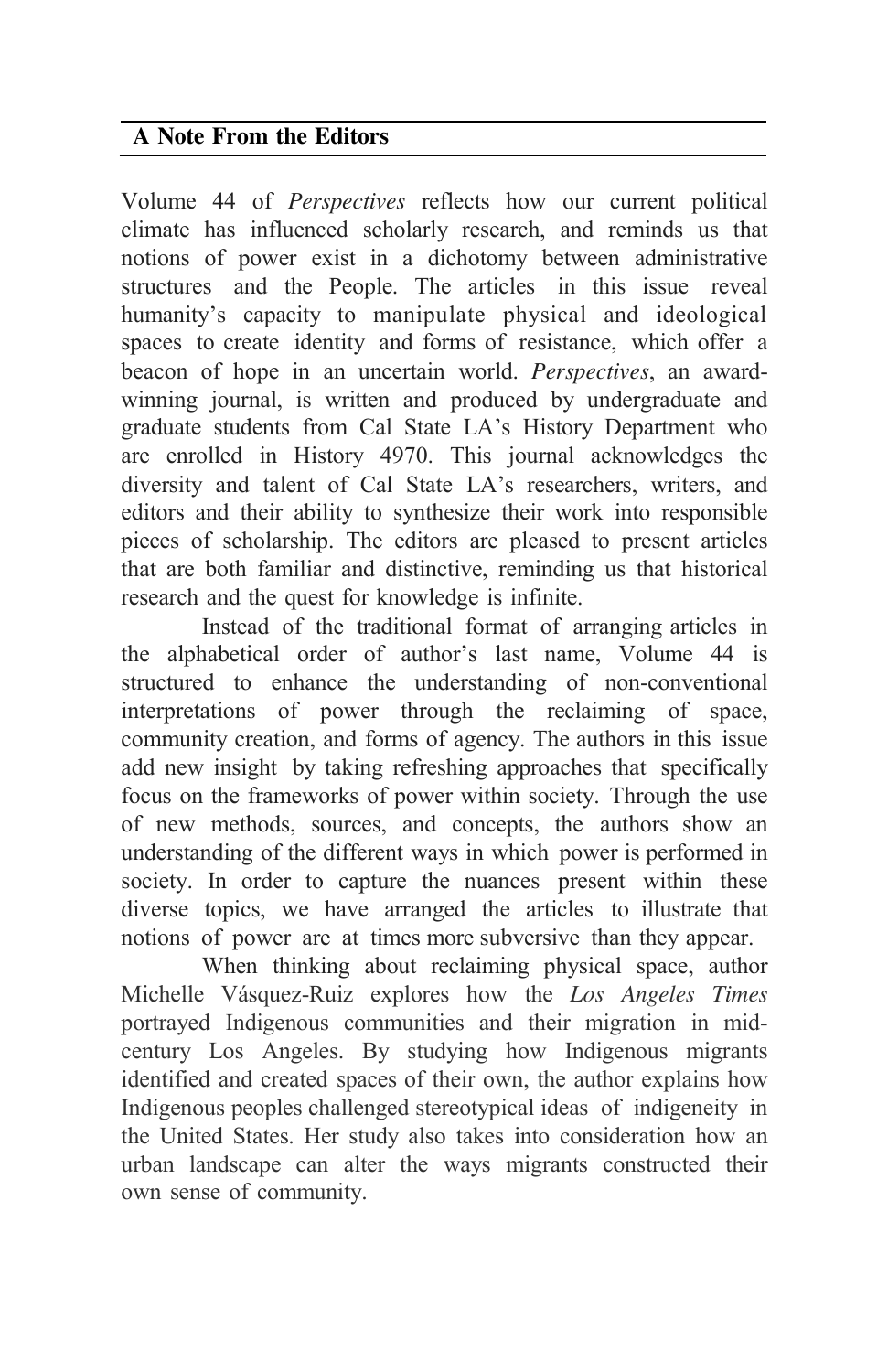Similarly, Joann Medrano examines the Whittier Boulevard Merchants Association (WBMA) during the 1970s and 80s to highlight how an unconventional influence has as much credibility and impact in creating communities as the people who live in them. Medrano's use of the association's former president's own private collection allows her to explore how the organization revitalized Whittier Boulevard in ways that resonated with the East Los Angeles community. These two articles specifically indicate how physical space can be manipulated to reflect the needs of marginalized communities, and consequently promote the creation of a unique identity.

Gender often plays an important role in influencing spaces and control within communities, and Megan Lange uses a gendered lens to apply this to the career of César Chávez. Lange studies how Chávez harnessed conceptions of masculinity and femininity to influence his historic United Farm Workers movement, and argues that in order to be accepted as a leader, Chávez needed to employ socially acceptable characteristics of manhood. While masculinity was an important political tool for Chávez, he also embodied distinct feminine attributes, such as his famous stance of non-violent resistance and the image of a sacrificial male leader. Through these tactics, Chávez balanced two specific notions of gender, indicating that to create a successful movement, it is necessary to take into consideration the intricacies of power.

Also using a gendered lens, Nancy Escalante examines the politicization of Nicaraguan women during the 1970s, leading to the 1979 Sandinista revolutionary victory. Escalante shows how women's demands in areas such as reproductive health, sexual liberation, and education served as tools for politicization, radicalization, and gender consciousness. She argues that these women strategically navigate traditional gender roles to overcome an imbalance of gender relations. Likewise, Katherine (Hye Ryun) Yang investigates how South Korean women took control of their own narratives after the 1950s Korean War. She argues how state sponsored prostitution can not only personally affect the women participating in sex work, but how these women were able to reconstruct their own narratives. Whether victim or willing participant, Yang uses oral interviews and personal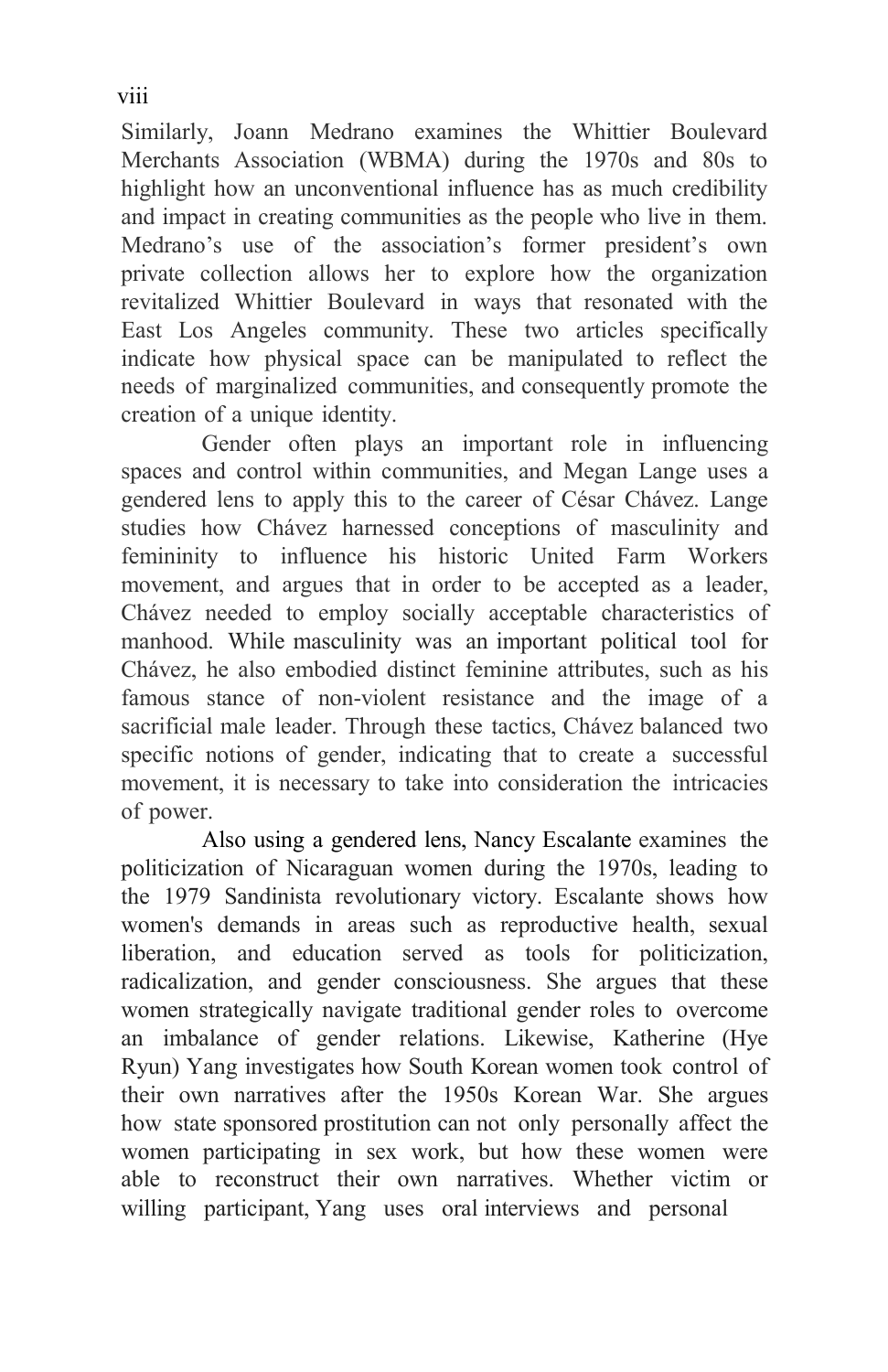memoirs to reconstruct the stories of individual sex workers, and discovers the agency women possessed in constructing not only their individual identity, but a communal identity that aligned with their own political agenda. Escalante and Yang both use the narratives of women to shed light on how it is possible to use social stigma to one's advantage when creating space, reclaiming identity, and finding empowerment.

*Perspectives,* Volume 44 is also pleased to inaugurate extended online content in our two intriguing special features. The first special feature commemorates the 25th anniversary of the 1992 Los Angeles "Riot," arguing that by remembering it as an "Uprising," historical analysis can move past negative connotations and focus on what actually happened. Our second special feature includes interviews with History Department alumni who work in academia and museums, highlighting a small sample of the dynamic careers within the field. Please visit us online at: [www.calstatela.edu/centers/perspectives.](http://www.calstatela.edu/centers/perspectives)

This volume ends with a broad spectrum of editor-written book and film reviews. These book reviews are meant to inform readers of recent historical scholarship surrounding a wide variety of geographical, temporal, theoretical and methodological developments. Topics range from nation-state creation, economics, labor, popular culture, gender, globalization, and sexuality. The reviews are a small selection that reveals the diverse topics that students in the History Department engage with. For the first time, this volume of *Perspectives* includes two film reviews: *13th*  (2016) and *The Birth of a Nation* (2016). Academy Award nominated *13th* focuses on the historical implications of the Thirteenth Amendment to the Constitution, and how its language reverberates into the present day. *The Birth of a Nation*  chronicles the life and contributions of Nat Turner, framing the 1831 slave rebellion as an act of personal revenge. Both films explore critical events in our nation's history, and analyze the historical memory of slavery in the United States and their connection to the present.